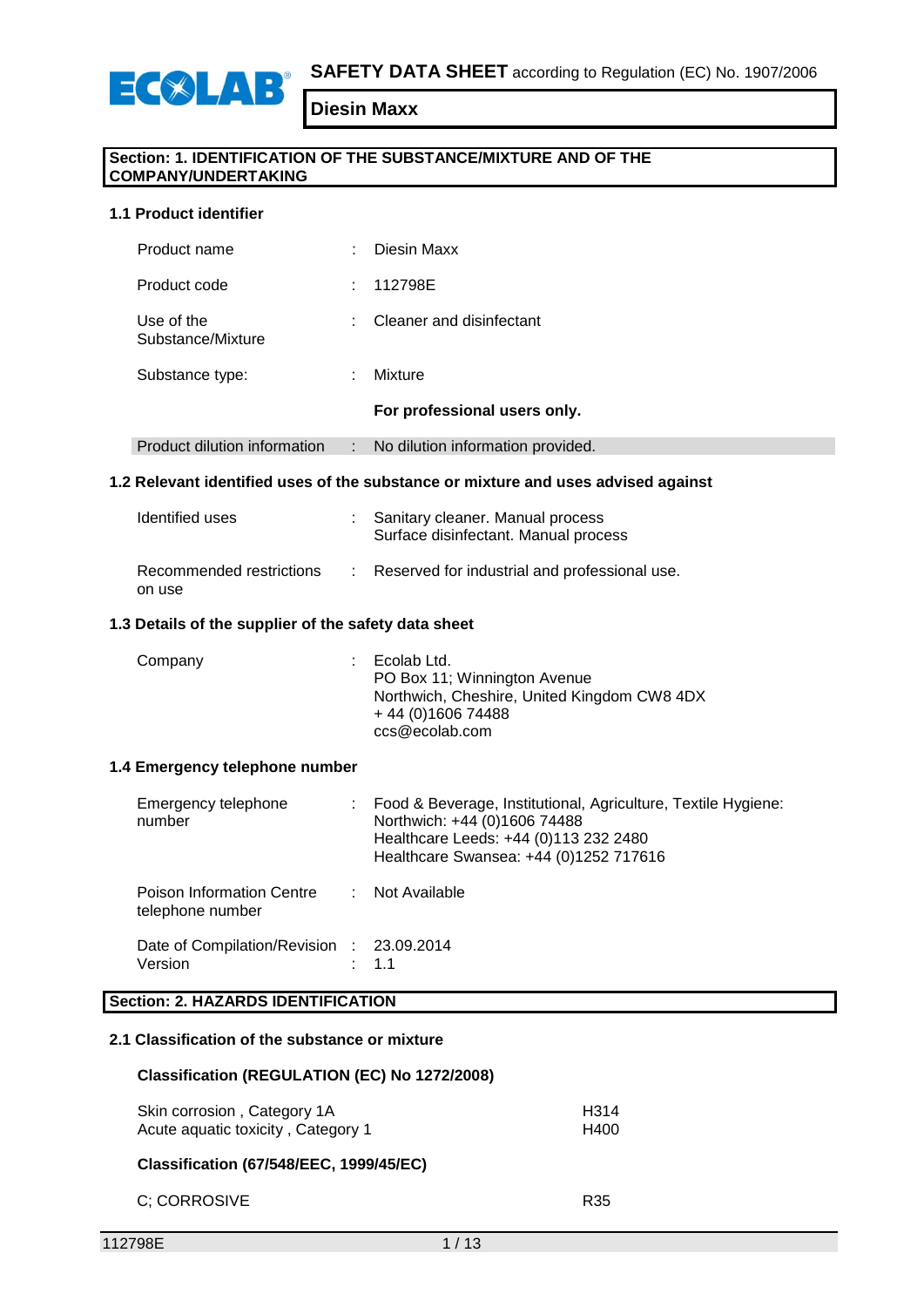The classification of this product is based only on its extreme pH value (in accordance with current European legislation).

For the full text of the R-phrases mentioned in this Section, see Section 16. For the full text of the H-Statements mentioned in this Section, see Section 16.

#### **2.2 Label elements**

## **Labelling (REGULATION (EC) No 1272/2008)**

| Hazard pictograms               |                                                             |                                                                                                                                        |
|---------------------------------|-------------------------------------------------------------|----------------------------------------------------------------------------------------------------------------------------------------|
| Signal Word                     | Danger                                                      |                                                                                                                                        |
| <b>Hazard Statements</b>        | : H314<br>H400                                              | Causes severe skin burns and eye damage.<br>Very toxic to aquatic life.                                                                |
| <b>Precautionary Statements</b> | <b>Prevention:</b><br>P273<br>P <sub>280</sub><br>Response: | Avoid release to the environment.<br>Wear protective gloves/ eye protection/ face<br>protection.                                       |
|                                 |                                                             | P303 + P361 + P353 IF ON SKIN (or hair): Remove/ Take off<br>immediately all contaminated clothing. Rinse<br>skin with water/ shower.  |
|                                 | P305 + P351 + P338                                          | IF IN EYES: Rinse cautiously with water<br>for several minutes. Remove contact lenses, if<br>present and easy to do. Continue rinsing. |
|                                 | P310                                                        | Immediately call a POISON CENTER or<br>doctor/ physician.                                                                              |

#### **2.3 Other hazards**

Do not mix with bleach or other chlorinated products – will cause chlorine gas.

#### **Section: 3. COMPOSITION/INFORMATION ON INGREDIENTS**

#### **3.2 Mixtures**

#### **Hazardous components**

| <b>Chemical Name</b>            | CAS-No.<br>EC-No.<br><b>REACH No.</b>    | <b>Classification</b><br>(67/548/EEC) | Classification<br>(REGULATION (EC) No<br>1272/2008)                                         | Concentration:<br>[%] |
|---------------------------------|------------------------------------------|---------------------------------------|---------------------------------------------------------------------------------------------|-----------------------|
| Lactic acid                     | 79-33-4<br>201-196-2<br>01-2119474164-39 | Xi: R38-R41                           | Skin irritation Category 2;<br>H315<br>Serious eye damage/eye<br>irritationCategory 1; H318 | $>= 5 - < 10$         |
| <b>Benzalkonium</b><br>chloride | 68424-85-1<br>270-325-2                  | Xn-C-N; R22-<br>R34-R50               | Acute toxicityCategory 4;<br>H302<br>Skin corrosion Category 1B;<br>H314                    | $>= 1 - 2.5$          |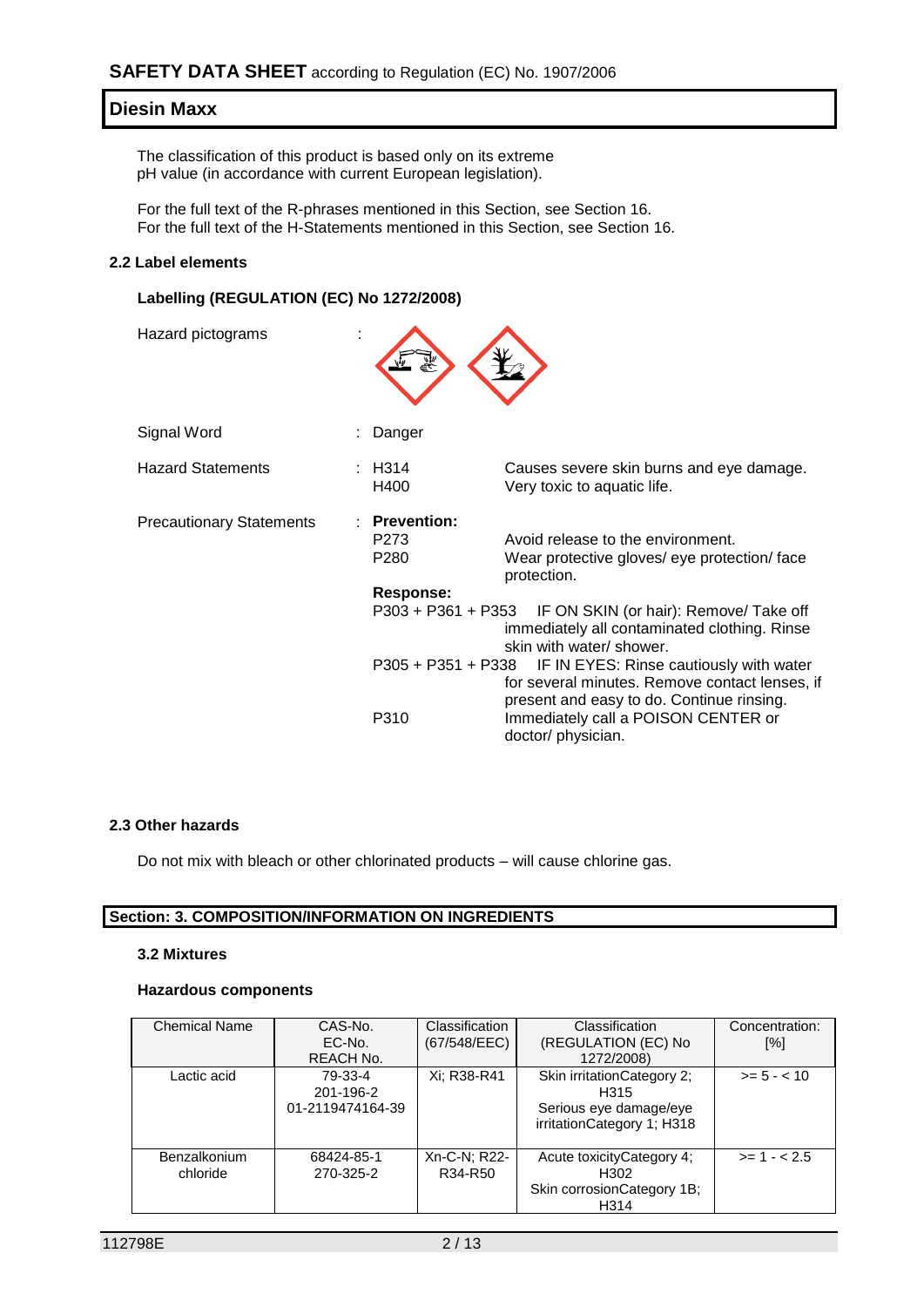|                                     |                                            |                        | Serious eye damage/eye<br>irritationCategory 1; H318<br>Acute aquatic<br>toxicityCategory 1; H400                                  |              |
|-------------------------------------|--------------------------------------------|------------------------|------------------------------------------------------------------------------------------------------------------------------------|--------------|
| Urea                                | $57-13-6$<br>200-315-5<br>01-2119463277-33 | Xi: R36                | Eye irritation Category 2; H319                                                                                                    | $>= 1 - 2.5$ |
| Fattyalcohol<br>ethoxylates $> 5EO$ | 69227-22-1                                 | Xi-Xn; R38-<br>R41-R20 | Acute toxicity Category 4;<br>H332<br>Skin irritation Category 2:<br>H315<br>Serious eye damage/eye<br>irritation Category 1; H318 | $>= 1 - 2.5$ |

For the full text of the R-phrases mentioned in this Section, see Section 16. For the full text of the H-Statements mentioned in this Section, see Section 16.

### **Section: 4. FIRST AID MEASURES**

#### **4.1 Description of first aid measures**

| In case of eye contact  | : Rinse immediately with plenty of water, also under the eyelids, for<br>at least 15 minutes. Remove contact lenses, if present and easy<br>to do. Continue rinsing. Get medical attention immediately.         |
|-------------------------|-----------------------------------------------------------------------------------------------------------------------------------------------------------------------------------------------------------------|
| In case of skin contact | : Wash off immediately with plenty of water for at least 15 minutes.<br>Use a mild soap if available. Wash clothing before reuse.<br>Thoroughly clean shoes before reuse. Get medical attention<br>immediately. |
| If swallowed            | : Rinse mouth with water. Do NOT induce vomiting. Never give<br>anything by mouth to an unconscious person. Get medical<br>attention immediately.                                                               |
| If inhaled              | : Remove to fresh air. Treat symptomatically. Get medical attention<br>if symptoms occur.                                                                                                                       |

#### **4.2 Most important symptoms and effects, both acute and delayed**

See Section 11 for more detailed information on health effects and symptoms.

#### **4.3 Indication of immediate medical attention and special treatment needed**

Treatment : Treat symptomatically.

## **Section: 5. FIREFIGHTING MEASURES**

#### **5.1 Extinguishing media**

| Suitable extinguishing media      | : Use extinguishing measures that are appropriate to local<br>circumstances and the surrounding environment. |
|-----------------------------------|--------------------------------------------------------------------------------------------------------------|
| Unsuitable extinguishing<br>media | : None known.                                                                                                |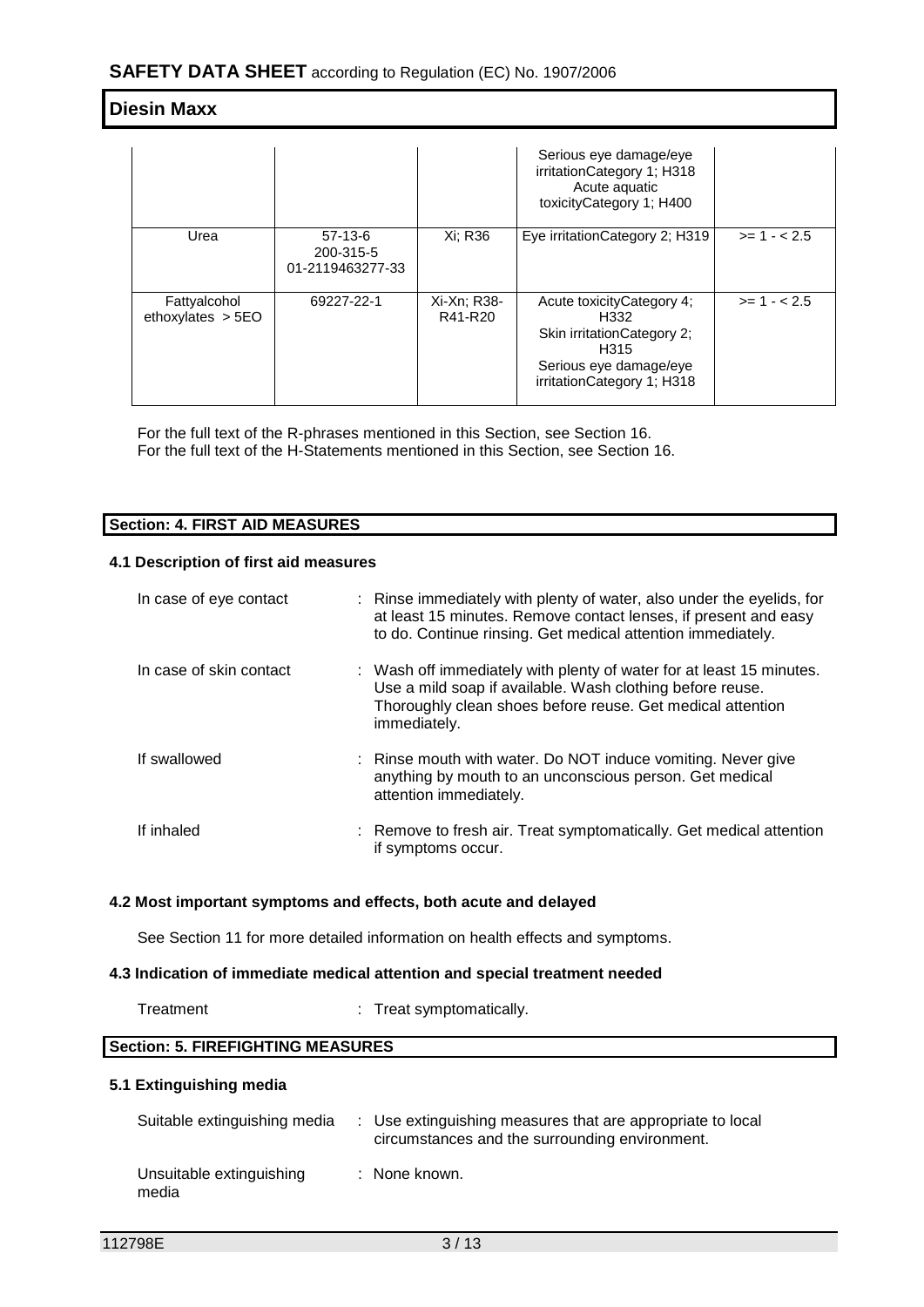#### **5.2 Special hazards arising from the substance or mixture**

| Specific hazards during<br>firefighting          | : Not flammable or combustible.                                                                                                                                                                                                                                                                |
|--------------------------------------------------|------------------------------------------------------------------------------------------------------------------------------------------------------------------------------------------------------------------------------------------------------------------------------------------------|
| Hazardous combustion<br>products                 | Decomposition products may include the following materials:<br>Carbon oxides<br>nitrogen oxides (NOx)<br>Sulphur oxides<br>Oxides of phosphorus                                                                                                                                                |
| 5.3 Advice for firefighters                      |                                                                                                                                                                                                                                                                                                |
| Special protective equipment<br>for firefighters | : Use personal protective equipment.                                                                                                                                                                                                                                                           |
| Further information                              | : Collect contaminated fire extinguishing water separately. This<br>must not be discharged into drains. Fire residues and<br>contaminated fire extinguishing water must be disposed of in<br>accordance with local regulations. In the event of fire and/or<br>explosion do not breathe fumes. |

### **Section: 6. ACCIDENTAL RELEASE MEASURES**

## **6.1 Personal precautions, protective equipment and emergency procedures**

| Advice for non-emergency<br>personnel | : Ensure adequate ventilation. Keep people away from and upwind<br>of spill/leak. Avoid inhalation, ingestion and contact with skin and<br>eyes. When workers are facing concentrations above the<br>exposure limit they must use appropriate certified respirators.<br>Ensure clean-up is conducted by trained personnel only. Refer to<br>protective measures listed in sections 7 and 8. |
|---------------------------------------|---------------------------------------------------------------------------------------------------------------------------------------------------------------------------------------------------------------------------------------------------------------------------------------------------------------------------------------------------------------------------------------------|
| Advice for emergency<br>responders    | If specialised clothing is required to deal with the spillage, take<br>note of any information in Section 8 on suitable and unsuitable<br>materials.                                                                                                                                                                                                                                        |

#### **6.2 Environmental precautions**

Environmental precautions : Do not allow contact with soil, surface or ground water.

#### **6.3 Methods and materials for containment and cleaning up**

| Methods for cleaning up | Stop leak if safe to do so. Contain spillage, and then collect with<br>non-combustible absorbent material, (e.g. sand, earth, |
|-------------------------|-------------------------------------------------------------------------------------------------------------------------------|
|                         | diatomaceous earth, vermiculite) and place in container for                                                                   |
|                         | disposal according to local / national regulations (see section 13).                                                          |
|                         | Flush away traces with water. For large spills, dike spilled material                                                         |
|                         | or otherwise contain material to ensure runoff does not reach a                                                               |
|                         | waterway.                                                                                                                     |

#### **6.4 Reference to other sections**

See Section 1 for emergency contact information. For personal protection see section 8. See Section 13 for additional waste treatment information.

#### **Section: 7. HANDLING AND STORAGE**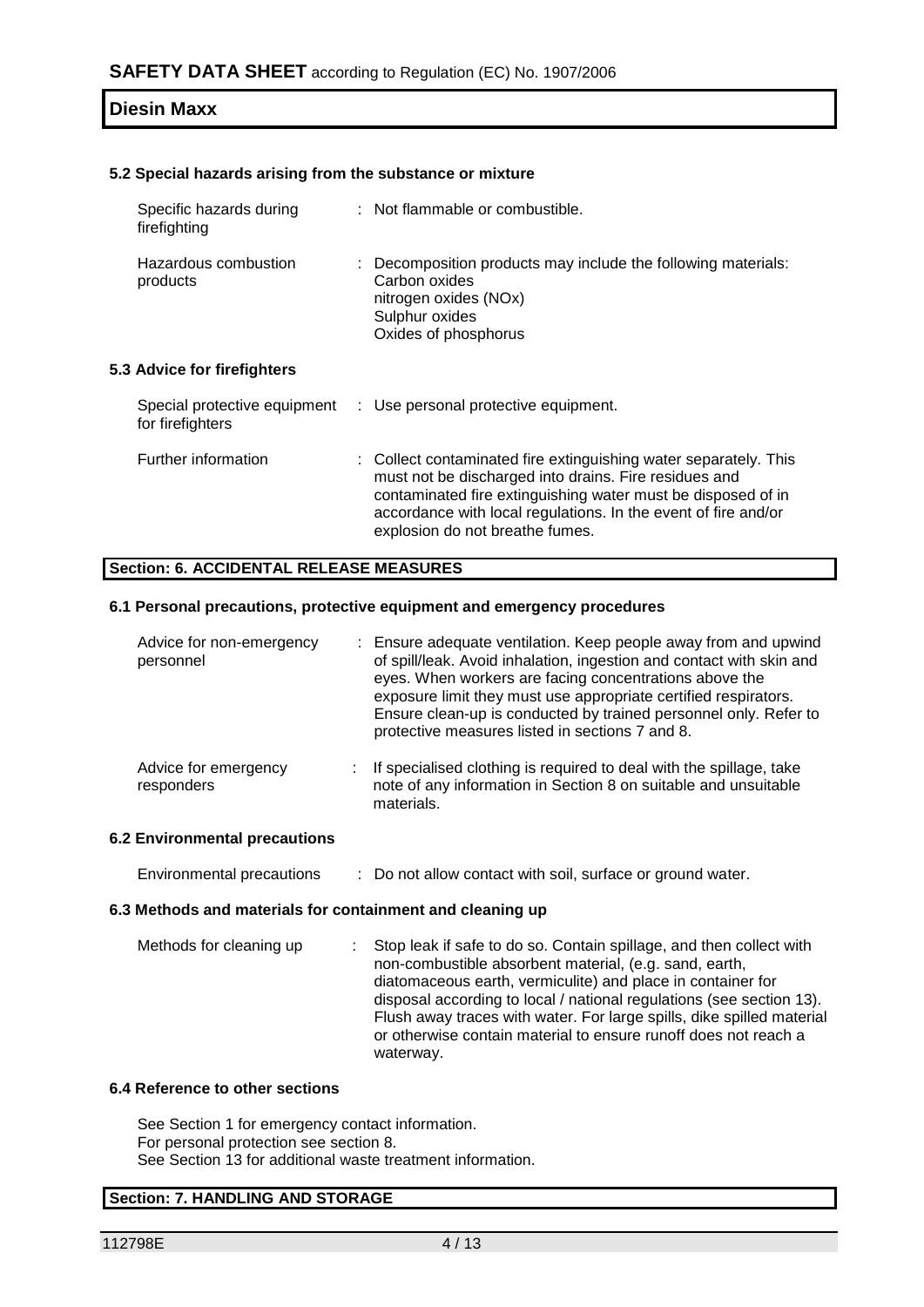#### **7.1 Precautions for safe handling**

| Advice on safe handling | : Do not ingest. Do not breathe dust/fume/gas/mist/vapours/spray.<br>Do not get in eyes, on skin, or on clothing. Wash hands thoroughly<br>after handling. Use only with adequate ventilation. Do not mix with<br>bleach or other chlorinated products - will cause chlorine gas.                                                |
|-------------------------|----------------------------------------------------------------------------------------------------------------------------------------------------------------------------------------------------------------------------------------------------------------------------------------------------------------------------------|
| Hygiene measures        | : Handle in accordance with good industrial hygiene and safety<br>practice. Remove and wash contaminated clothing before re-use.<br>Wash face, hands and any exposed skin thoroughly after<br>handling. Provide suitable facilities for quick drenching or flushing<br>of the eyes and body in case of contact or splash hazard. |

### **7.2 Conditions for safe storage, including any incompatibilities**

| Requirements for storage<br>areas and containers | : Keep out of reach of children. Keep container tightly closed. Store<br>in suitable labeled containers. |
|--------------------------------------------------|----------------------------------------------------------------------------------------------------------|
| Storage temperature                              | : -5 °C to 40 °C                                                                                         |

#### **7.3 Specific end uses**

| Specific use(s) | : Sanitary cleaner. Manual process   |
|-----------------|--------------------------------------|
|                 | Surface disinfectant. Manual process |

#### **Section: 8. EXPOSURE CONTROLS/PERSONAL PROTECTION**

## **8.1 Control parameters**

#### **Occupational Exposure Limits**

Contains no substances with occupational exposure limit values.

#### **8.2 Exposure controls**

#### **Appropriate engineering controls**

| <b>Engineering measures</b>           | t. | Effective exhaust ventilation system Maintain air concentrations<br>below occupational exposure standards.                                                                                                                                                                                                                       |  |
|---------------------------------------|----|----------------------------------------------------------------------------------------------------------------------------------------------------------------------------------------------------------------------------------------------------------------------------------------------------------------------------------|--|
| <b>Individual protection measures</b> |    |                                                                                                                                                                                                                                                                                                                                  |  |
| Hygiene measures                      |    | : Handle in accordance with good industrial hygiene and safety<br>practice. Remove and wash contaminated clothing before re-use.<br>Wash face, hands and any exposed skin thoroughly after<br>handling. Provide suitable facilities for quick drenching or flushing<br>of the eyes and body in case of contact or splash hazard. |  |
| Eye/face protection (EN 166)          |    | : Safety goggles<br>Face-shield                                                                                                                                                                                                                                                                                                  |  |
| Hand protection (EN 374)              |    | : Wear the following personal protective equipment:<br>Nitrile rubber<br>butyl-rubber<br>Impervious gloves<br>Gloves should be discarded and replaced if there is any indication<br>of degradation or chemical breakthrough.                                                                                                     |  |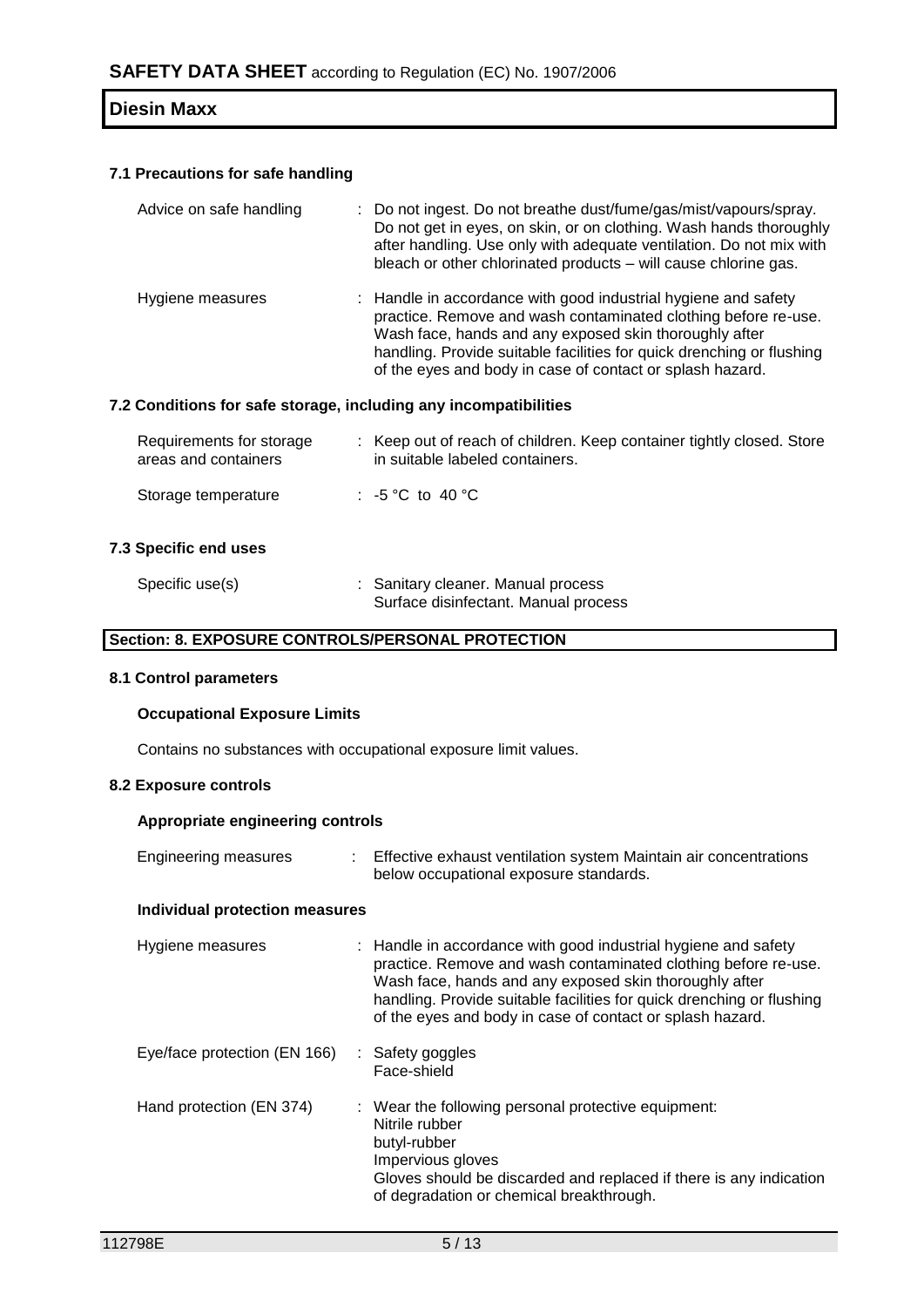| Skin and body protection (EN<br>14605)    | : Personal protective equipment comprising: suitable protective<br>gloves, safety goggles and protective clothing                                                                                                                                                                                                                                                                                                                  |  |  |  |
|-------------------------------------------|------------------------------------------------------------------------------------------------------------------------------------------------------------------------------------------------------------------------------------------------------------------------------------------------------------------------------------------------------------------------------------------------------------------------------------|--|--|--|
| Respiratory protection (EN<br>143, 14387) | : None required if airborne concentrations are maintained below the<br>exposure limit listed in Exposure Limit Information. Use certified<br>respiratory protection equipment meeting EU<br>requirements(89/656/EEC, 89/686/EEC), or equivalent, when<br>respiratory risks cannot be avoided or sufficiently limited by<br>technical means of collective protection or by measures, methods<br>or procedures of work organization. |  |  |  |
| <b>Environmental exposure controls</b>    |                                                                                                                                                                                                                                                                                                                                                                                                                                    |  |  |  |

#### **Environmental exposure controls**

**Diesin Maxx**

General advice : Consider the provision of containment around storage vessels.

## **Section: 9. PHYSICAL AND CHEMICAL PROPERTIES**

### **9.1 Information on basic physical and chemical properties**

| Appearance                                 | liquid                                                     |
|--------------------------------------------|------------------------------------------------------------|
| Colour                                     | red                                                        |
| Odour                                      | Perfumes, fragrances                                       |
| pH                                         | $: 1.3 - 2.3, 100\%$                                       |
| Flash point                                | Not applicable.                                            |
| <b>Odour Threshold</b>                     | no data available                                          |
| Melting point/freezing point               | : no data available                                        |
| Initial boiling point and<br>boiling range | : no data available                                        |
| Evaporation rate                           | : no data available                                        |
| Flammability (solid, gas)                  | : no data available                                        |
| Upper explosion limit                      | no data available                                          |
| Lower explosion limit                      | no data available                                          |
| Vapour pressure                            | no data available                                          |
| Relative vapour density                    | : no data available                                        |
| Relative density                           | $: 1.0165 - 1.0265$                                        |
| Water solubility                           | : soluble                                                  |
| Solubility in other solvents               | : no data available                                        |
| Partition coefficient: n-<br>octanol/water | : no data available                                        |
| Auto-ignition temperature                  | : no data available                                        |
| Thermal decomposition                      | : no data available                                        |
| Viscosity, kinematic                       | no data available                                          |
| <b>Explosive properties</b>                | no data available                                          |
| Oxidizing properties                       | : The substance or mixture is not classified as oxidizing. |

## **9.2 Other information**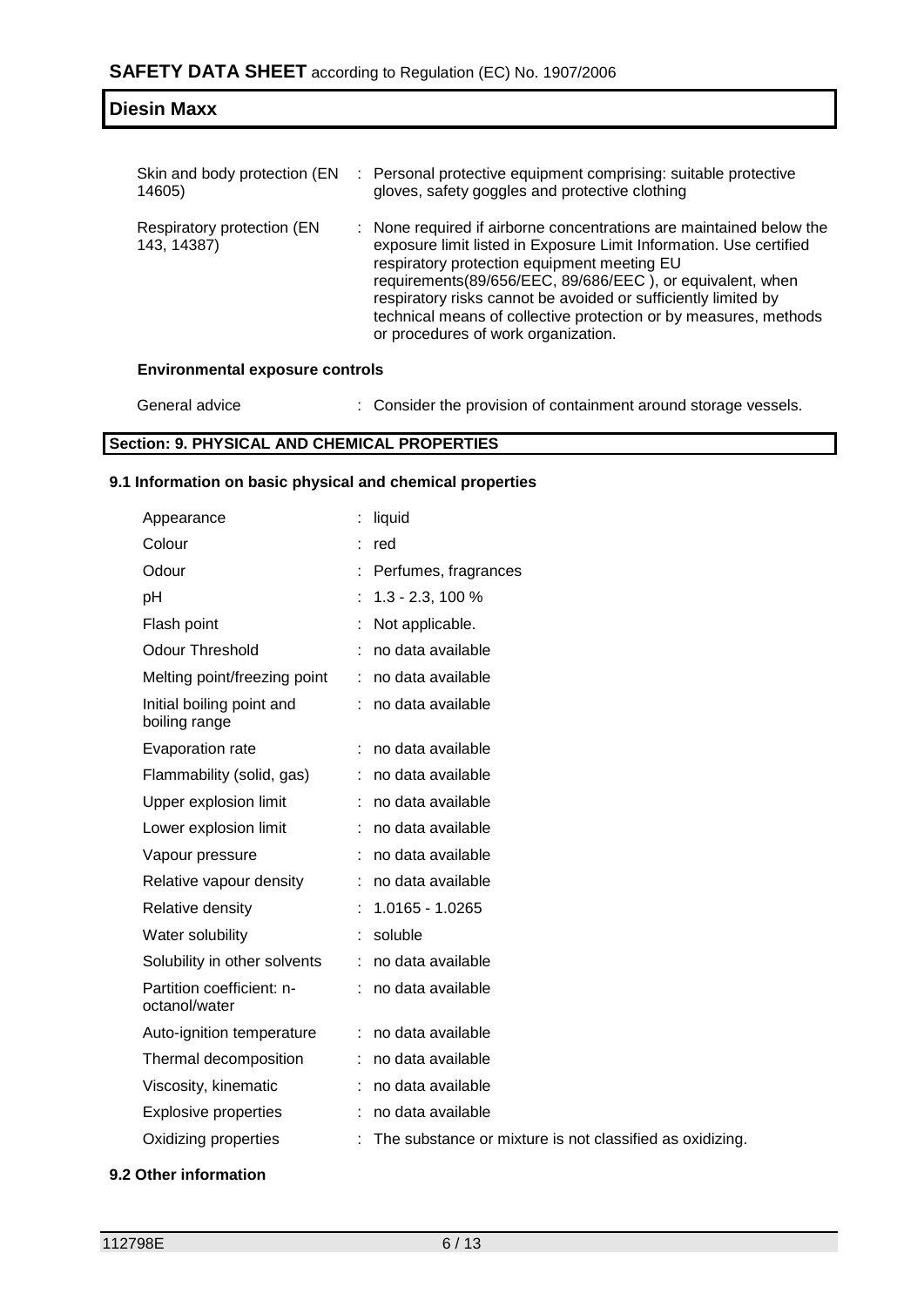no data available

## **Section: 10. STABILITY AND REACTIVITY**

## **10.1 Reactivity**

No dangerous reaction known under conditions of normal use.

#### **10.2 Chemical stability**

Stable under normal conditions.

#### **10.3 Possibility of hazardous reactions**

Do not mix with bleach or other chlorinated products – will cause chlorine gas.

#### **10.4 Conditions to avoid**

None known.

#### **10.5 Incompatible materials**

Bases Metals

## **10.6 Hazardous decomposition products**

Decomposition products may include the following materials: Carbon oxides nitrogen oxides (NOx) Sulphur oxides Oxides of phosphorus

## **Section: 11. TOXICOLOGICAL INFORMATION**

#### **11.1 Information on toxicological effects**

Information on likely routes of : Inhalation, Eye contact, Skin contact exposure

#### **Toxicity**

| Acute oral toxicity                  | : Acute toxicity estimate : $> 2,000$ mg/kg          |
|--------------------------------------|------------------------------------------------------|
| Acute inhalation toxicity            | $\div$ 4 h Acute toxicity estimate $\div$ 19.97 mg/l |
| Acute dermal toxicity                | : There is no data available for this product.       |
| Skin corrosion/irritation            | : There is no data available for this product.       |
| Serious eye damage/eye<br>irritation | : There is no data available for this product.       |
| Respiratory or skin<br>sensitization | : There is no data available for this product.       |
| Carcinogenicity                      | : There is no data available for this product.       |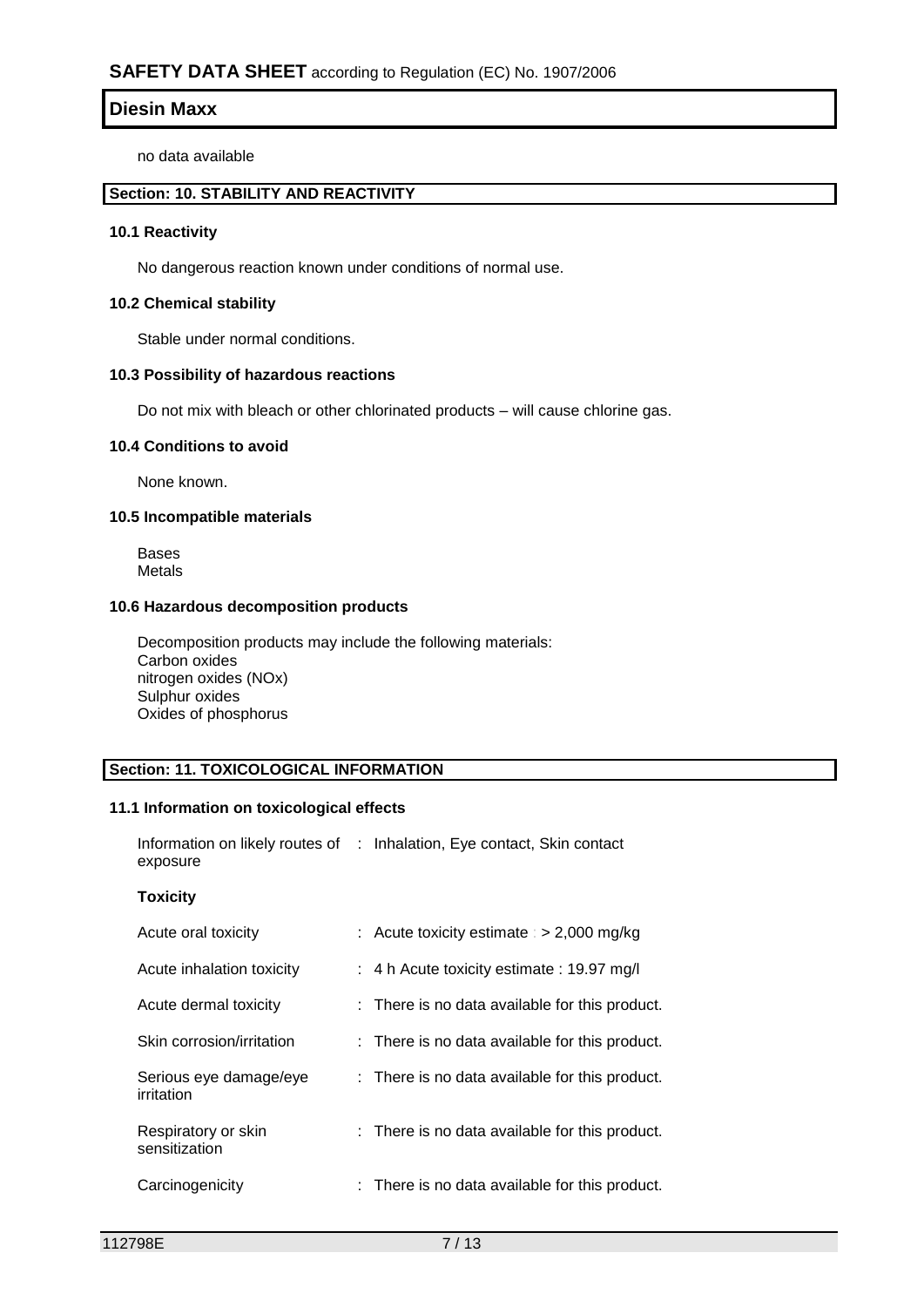# **SAFETY DATA SHEET** according to Regulation (EC) No. 1907/2006

| <b>Diesin Maxx</b>              |                                                                |
|---------------------------------|----------------------------------------------------------------|
| Reproductive effects            | : There is no data available for this product.                 |
| Germ cell mutagenicity          | : There is no data available for this product.                 |
| Teratogenicity                  | : There is no data available for this product.                 |
| STOT - single exposure          | There is no data available for this product.<br>÷.             |
| STOT - repeated exposure        | : There is no data available for this product.                 |
| Aspiration toxicity             | : There is no data available for this product.                 |
| <b>Components</b>               |                                                                |
| Acute oral toxicity             | : Lactic acid<br>LD50 rat: 3,543 mg/kg                         |
|                                 | Benzalkonium chloride<br>LD50 rat: 344 mg/kg                   |
|                                 | Urea<br>LD50 rat: 8,471 mg/kg                                  |
|                                 | Fattyalcohol ethoxylates > 5EO<br>LD50 rat: $> 2,000$ mg/kg    |
| <b>Components</b>               |                                                                |
| Acute inhalation toxicity       | : Lactic acid<br>4 h LC50 rat: > 7.94 mg/l                     |
|                                 | Urea<br>4 h LC50 rat: > 2.71 mg/l                              |
|                                 | Fattyalcohol ethoxylates > 5EO<br>4 h LC50 rat: 3.5 mg/l       |
| <b>Components</b>               |                                                                |
| Acute dermal toxicity           | : Lactic acid<br>LD50 rabbit: $> 2,000$ mg/kg                  |
|                                 | Benzalkonium chloride<br>LD50 rabbit: 3,340 mg/kg              |
|                                 | Urea<br>LD50 rat: 8,200 mg/kg                                  |
|                                 | Fattyalcohol ethoxylates > 5EO<br>LD50 rabbit: $> 2,000$ mg/kg |
| <b>Potential Health Effects</b> |                                                                |
| Eyes                            | Causes serious eye damage.                                     |
| Skin                            | Causes severe skin burns.                                      |
| Ingestion                       | Causes digestive tract burns.                                  |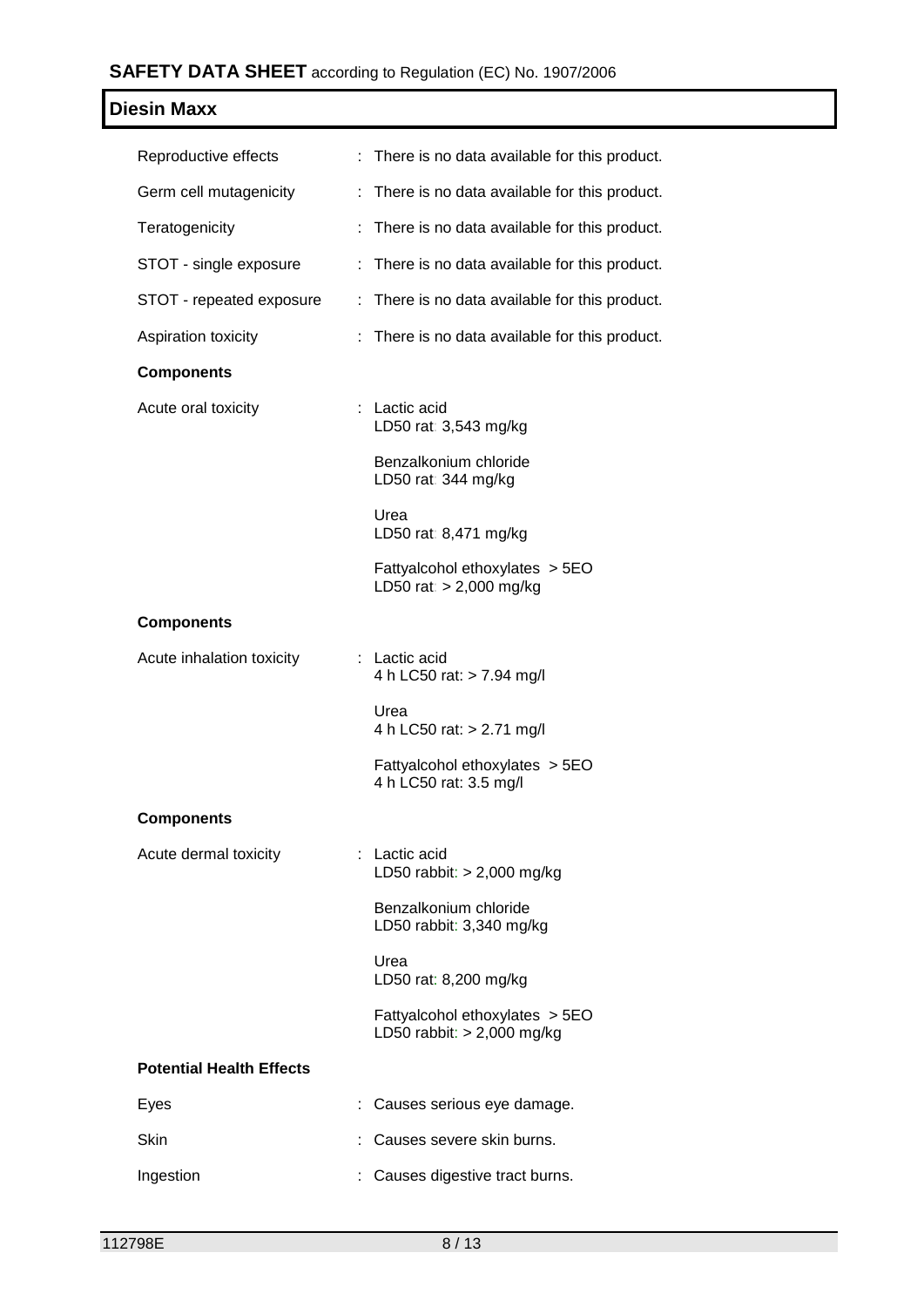## **SAFETY DATA SHEET** according to Regulation (EC) No. 1907/2006

| <b>Diesin Maxx</b>                    |                                                               |
|---------------------------------------|---------------------------------------------------------------|
| Inhalation                            | : May cause nose, throat, and lung irritation.                |
| <b>Chronic Exposure</b>               | : Health injuries are not known or expected under normal use. |
| <b>Experience with human exposure</b> |                                                               |
| Eye contact                           | : Redness, Pain, Corrosion                                    |
| Skin contact                          | : Redness, Pain, Corrosion                                    |
| Ingestion                             | : Corrosion, Abdominal pain                                   |
| Inhalation                            | Respiratory irritation, Cough<br>÷.                           |

## **Section: 12. ECOLOGICAL INFORMATION**

## **12.1 Ecotoxicity**

| <b>Environmental Effects</b>                                                   |  | : Very toxic to aquatic life.                            |
|--------------------------------------------------------------------------------|--|----------------------------------------------------------|
| <b>Product</b>                                                                 |  |                                                          |
| Toxicity to fish                                                               |  | : no data available                                      |
| Toxicity to daphnia and other<br>aquatic invertebrates                         |  | : no data available                                      |
| Toxicity to algae                                                              |  | : no data available                                      |
| <b>Components</b>                                                              |  |                                                          |
| Toxicity to fish                                                               |  | : Lactic acid<br>96 h LC50 Fish: 130 mg/l                |
|                                                                                |  | Urea<br>96 h LC50 Fish : 127.9 mg/l                      |
|                                                                                |  | Fattyalcohol ethoxylates > 5EO<br>96 h LC50 Fish: 5 mg/l |
| <b>Components</b>                                                              |  |                                                          |
| Toxicity to daphnia and other : Benzalkonium chloride<br>aquatic invertebrates |  | 48 h EC50: 0.0059 mg/l                                   |

## **12.2 Persistence and degradability**

no data available

## **12.3 Bioaccumulative potential**

no data available

## **12.4 Mobility in soil**

no data available

## **12.5 Results of PBT and vPvB assessment**

### **Product**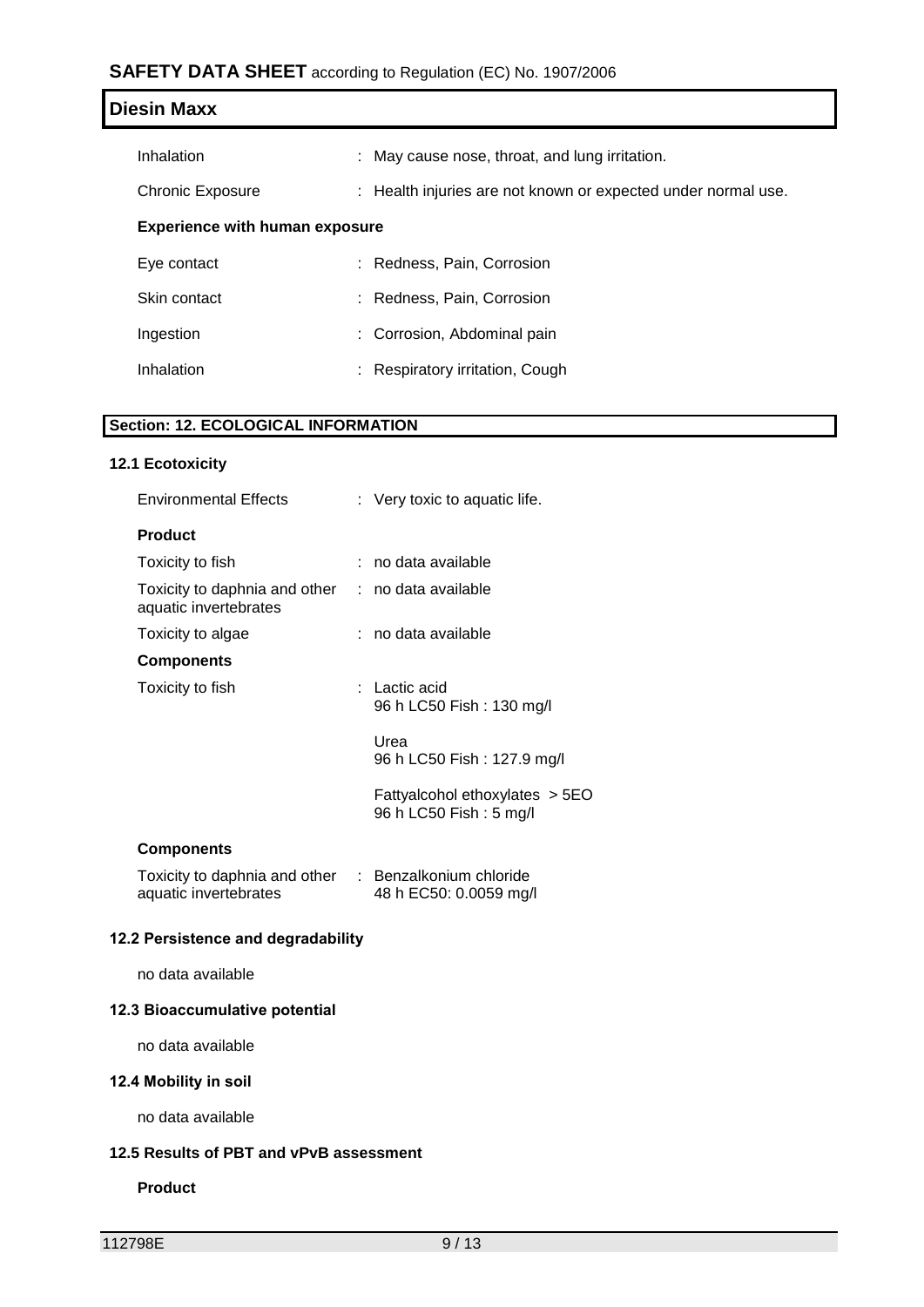| <b>Diesin Maxx</b> |                                                                                                                                                                                                               |
|--------------------|---------------------------------------------------------------------------------------------------------------------------------------------------------------------------------------------------------------|
| Assessment         | : This substance/mixture contains no components considered to be<br>either persistent, bioaccumulative and toxic (PBT), or very<br>persistent and very bioaccumulative (vPvB) at levels of 0.1% or<br>higher. |

### **12.6 Other adverse effects**

no data available

#### **Section: 13. DISPOSAL CONSIDERATIONS**

Dispose of in accordance with the European Directives on waste and hazardous waste.Waste codes should be assigned by the user, preferably in discussion with the waste disposal authorities.

#### **13.1 Waste treatment methods**

| Product                  | : The product should not be allowed to enter drains, water courses<br>or the soil. Where possible recycling is preferred to disposal or<br>incineration. If recycling is not practicable, dispose of in<br>compliance with local regulations. Dispose of wastes in an<br>approved waste disposal facility. |
|--------------------------|------------------------------------------------------------------------------------------------------------------------------------------------------------------------------------------------------------------------------------------------------------------------------------------------------------|
| Contaminated packaging   | : Dispose of as unused product. Empty containers should be taken<br>to an approved waste handling site for recycling or disposal. Do<br>not re-use empty containers.                                                                                                                                       |
| European Waste Catalogue | : 200114* - acids                                                                                                                                                                                                                                                                                          |

### **Section: 14. TRANSPORT INFORMATION**

The shipper/consignor/sender is responsible to ensure that the packaging, labeling, and markings are in compliance with the selected mode of transport.

#### **Land transport (ADR/ADN/RID)**

| 14.1 UN number                       | : 3082                                                   |
|--------------------------------------|----------------------------------------------------------|
| 14.2 UN proper shipping<br>name      | : ENVIRONMENTALLY HAZARDOUS SUBSTANCE, LIQUID,<br>N.O.S. |
|                                      | (quaternary ammonium compound)                           |
| 14.3 Transport hazard<br>class(es)   | : 9                                                      |
| 14.4 Packing group                   | ÷ III.                                                   |
| 14.5 Environmental hazards           | : Yes                                                    |
| 14.6 Special precautions for<br>user | : None                                                   |
| Air transport (IATA)                 |                                                          |
| 14.1 UN number                       | : 3082                                                   |
| 14.2 UN proper shipping<br>name      | : Environmentally hazardous substance, liquid, n.o.s.    |
|                                      | (quaternary ammonium compound)                           |
| 14.3 Transport hazard<br>class(es)   | : 9                                                      |
| 14.4 Packing group                   | ÷ III                                                    |
| 14.5 Environmental hazards           | : Yes                                                    |
| 14.6 Special precautions for<br>user | $:$ None                                                 |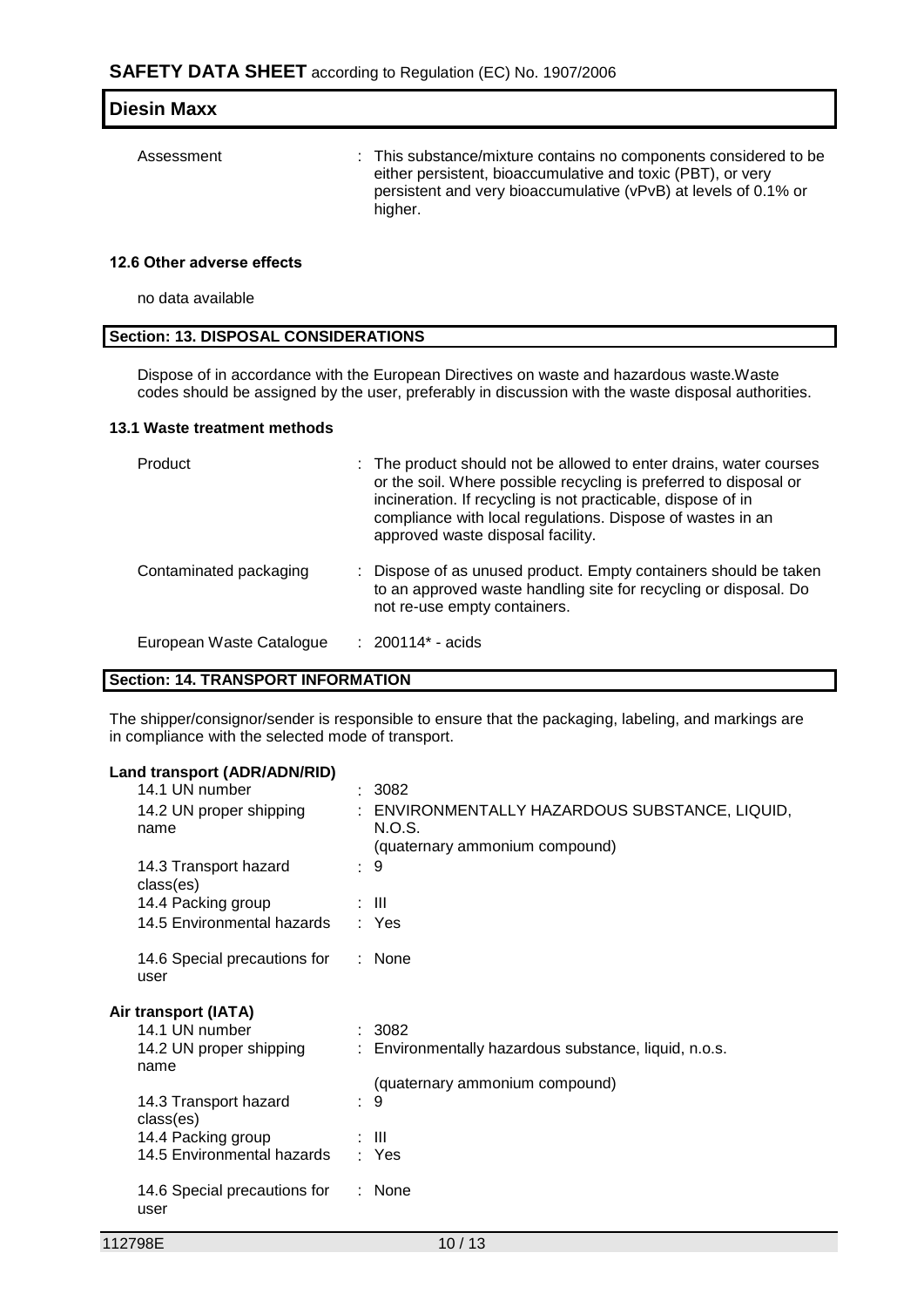#### **Sea transport (IMDG/IMO)**

| 14.1 UN number                                                                         | $\therefore$ 3082                              |
|----------------------------------------------------------------------------------------|------------------------------------------------|
| 14.2 UN proper shipping                                                                | : ENVIRONMENTALLY HAZARDOUS SUBSTANCE, LIQUID, |
| name                                                                                   | N.O.S.                                         |
|                                                                                        | (quaternary ammonium compound)                 |
| 14.3 Transport hazard                                                                  | -9                                             |
| class(es)                                                                              |                                                |
| 14.4 Packing group                                                                     | : III                                          |
| 14.5 Environmental hazards                                                             | : Yes                                          |
| 14.6 Special precautions for                                                           | $:$ None                                       |
| user                                                                                   |                                                |
| 14.7 Transport in bulk<br>according to Annex II of<br>MARPOL 73/78 and the IBC<br>Code | : Not applicable.                              |
|                                                                                        |                                                |

#### **Section: 15. REGULATORY INFORMATION**

#### **15.1 Safety, health and environmental regulations/legislation specific for the substance or mixture**

| according to Detergents | less than 5 %: Cationic surfactants, Non-ionic surfactants |
|-------------------------|------------------------------------------------------------|
| Regulation EC 648/2004  | Other constituents: Disinfectants                          |
|                         | : Perfumes                                                 |
|                         | Linalool                                                   |

#### **National Regulations**

#### **Take note of Dir 94/33/EC on the protection of young people at work.**

| The Control of Substances Hazardous to Health Regulations.<br>Health and Safety at Work Act. | Other regulations | : The Chemicals (Hazard Information and Packaging for Supply)<br>Regulations. |  |
|----------------------------------------------------------------------------------------------|-------------------|-------------------------------------------------------------------------------|--|
|----------------------------------------------------------------------------------------------|-------------------|-------------------------------------------------------------------------------|--|

#### **15.2 Chemical Safety Assessment**

This product contains substances for which Chemical Safety Assessments are still required.

## **Section: 16. OTHER INFORMATION**

## **Full text of R-Phrases**

| R <sub>20</sub> | Harmful by inhalation.           |
|-----------------|----------------------------------|
| R <sub>22</sub> | Harmful if swallowed.            |
| R34             | Causes burns.                    |
| R <sub>36</sub> | Irritating to eyes.              |
| R38             | Irritating to skin.              |
| R41             | Risk of serious damage to eyes.  |
| <b>R50</b>      | Very toxic to aquatic organisms. |

#### **Full text of H-Statements**

| H302             | Harmful if swallowed.                    |
|------------------|------------------------------------------|
| H <sub>314</sub> | Causes severe skin burns and eye damage. |
| H <sub>315</sub> | Causes skin irritation.                  |
| H318             | Causes serious eye damage.               |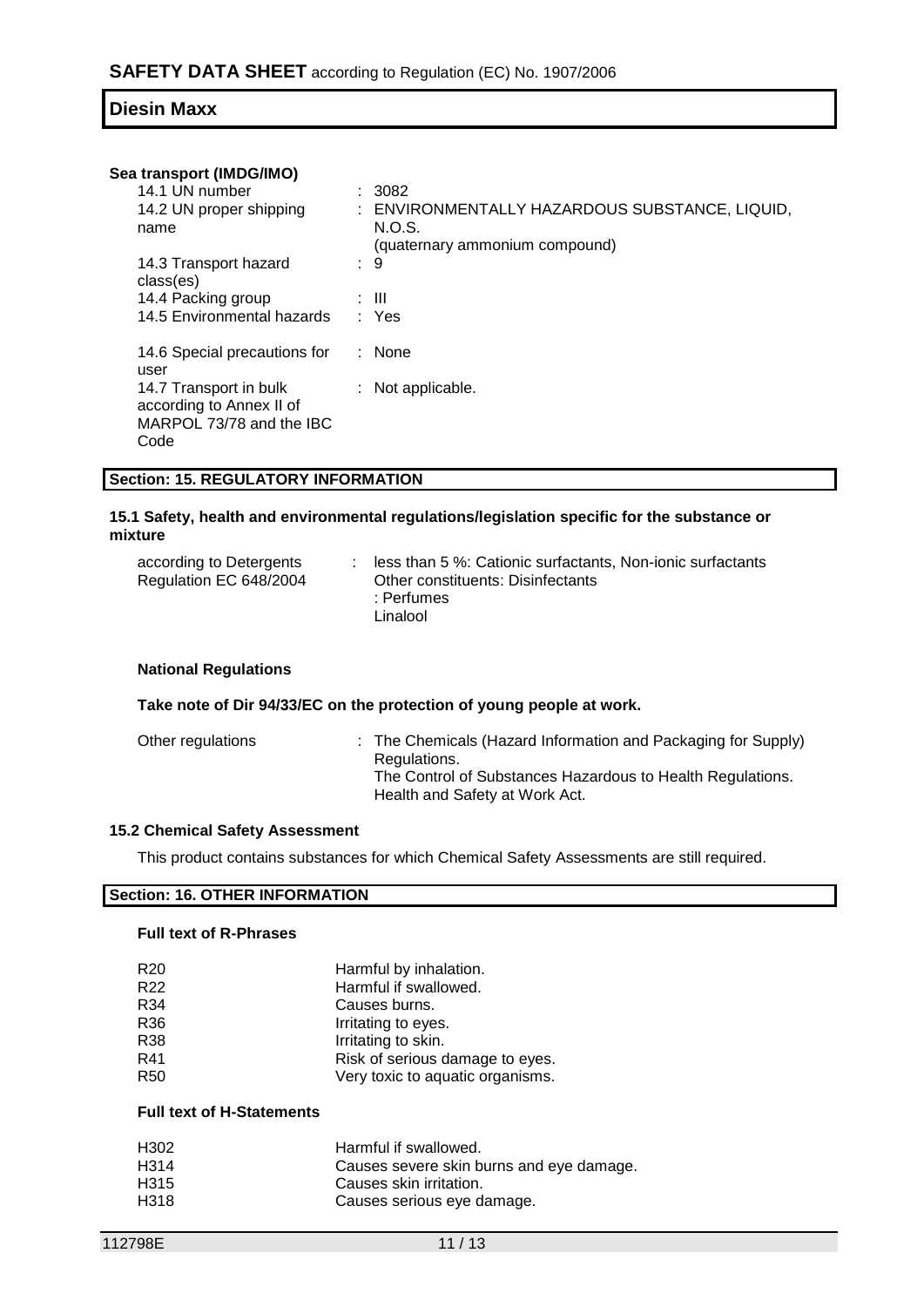| H319 | Causes serious eye irritation. |
|------|--------------------------------|
| H332 | Harmful if inhaled.            |
| H400 | Very toxic to aquatic life.    |

#### **Full text of other abbreviations**

| Prepared by | <b>Regulatory Affairs</b> |
|-------------|---------------------------|
|-------------|---------------------------|

Numbers quoted in the MSDS are given in the format:  $1,000,000 = 1$  million and  $1,000 = 1$ thousand.  $0.1 = 1$  tenth and  $0.001 = 1$  thousandth

REVISED INFORMATION: Significant changes to regulatory or health information for this revision is indicated by a bar in the left-hand margin of the SDS.

The information provided in this Safety Data Sheet is correct to the best of our knowledge, information and belief at the date of its publication. The information given is designed only as a guidance for safe handling, use, processing, storage, transportation, disposal and release and is not to be considered a warranty or quality specification. The information relates only to the specific material designated and may not be valid for such material used in combination with any other materials or in any process, unless specified in the text.

#### **ANNEX: EXPOSURE SCENARIOS**

#### **DPD+ Substances:**

The following substances are the lead substances that contribute to the mixture Exposure Scenario according to the DPD+ Rule:

| Route               | <b>Substance</b>                 | CAS-No.    | <b>EINECS-No.</b> |
|---------------------|----------------------------------|------------|-------------------|
| Ingestion           | Benzalkonium chloride            | 68424-85-1 | 270-325-2         |
| <b>Inhalation</b>   | Fattyalcohol ethoxylates $>$ 5EO | 69227-22-1 |                   |
| Dermal              | Benzalkonium chloride            | 68424-85-1 | 270-325-2         |
| Eyes                | Lactic acid                      | 79-33-4    | 201-196-2         |
| aquatic environment | Benzalkonium chloride            | 68424-85-1 | 270-325-2         |

#### **Physical properties DPD+ Substances:**

| <b>Substance</b>      | Vapour pressure   Water solubility | Pow  | <b>Molar Mass</b> |
|-----------------------|------------------------------------|------|-------------------|
| Benzalkonium chloride | $< 0.0000001$ hPa   403 g/l        |      |                   |
| Lactic acid           | 0.0041 hPa                         | 0.25 |                   |

To calculate if your downstream Operating Conditions and Risk management Measures are safe, please calculate your risk factor at the website below:

#### **www.ecetoc.org/tra**

#### **Short title of Exposure**  : **Sanitary cleaner. Manual process**

**Scenario**

## **Use descriptors**